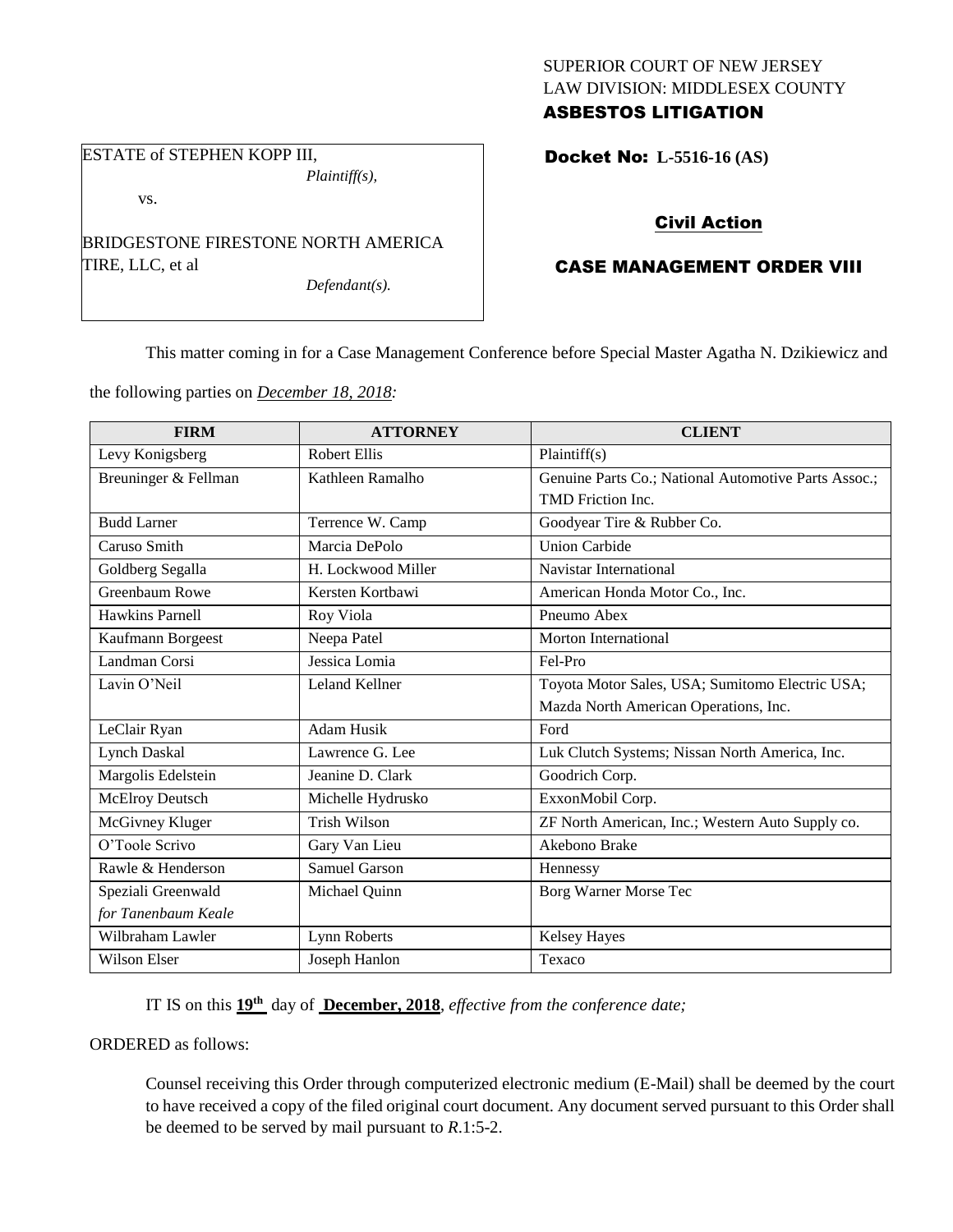Any jurisdictional motions must be filed in accordance with the Court Rules or be waived.

Any *forum non conveniens* motions must be filed as soon as practicable; once sufficient discovery is conducted so that the motion may be properly brought.

## **DISCOVERY**

| January 31, 2019 | Plaintiff shall serve answers to supplemental interrogatories and document requests by this<br>date.                                                                                                        |
|------------------|-------------------------------------------------------------------------------------------------------------------------------------------------------------------------------------------------------------|
| January 31, 2019 | Defendants shall serve answers to supplemental interrogatories and document requests by this<br>date.                                                                                                       |
| March 29, 2019   | Fact discovery, including depositions, shall be completed by this date. Plaintiff's counsel shall<br>contact the Special Master within one week of this deadline if all fact discovery is not<br>completed. |
| March 29, 2019   | Depositions of corporate representatives shall be completed by this date.                                                                                                                                   |

### **EARLY SETTLEMENT**

August 9, 2019 Settlement demands shall be served on all counsel and the Special Master by this date.

### **MEDICAL EXPERT REPORT**

| May 31, 2019       | Plaintiff shall serve medical expert reports by this date.                                                                                                                                                                                               |
|--------------------|----------------------------------------------------------------------------------------------------------------------------------------------------------------------------------------------------------------------------------------------------------|
| May 31, 2019       | Upon request by defense counsel, plaintiff is to arrange for the transfer of pathology specimens<br>and x-rays, if any, by this date.                                                                                                                    |
| September 13, 2019 | Defendants shall identify its medical experts and serve medical reports, if any, by this date. In<br>addition, defendants shall notify plaintiff's counsel (as well as all counsel of record) of a<br>joinder in an expert medical defense by this date. |

#### **LIABILITY EXPERT REPORTS**

- May 31, 2019 Plaintiff shall identify its liability experts and serve liability expert reports by this date or waive any opportunity to rely on liability expert testimony.
- September 13, 2019 Defendants shall identify its liability experts and serve liability expert reports, if any, by this date or waive any opportunity to rely on liability expert testimony.

## **SUMMARY JUDGMENT MOTION PRACTICE**

June 14, 2019 Plaintiff's counsel shall advise, in writing, of intent not to oppose motions by this date.

 $\_$  ,  $\_$  ,  $\_$  ,  $\_$  ,  $\_$  ,  $\_$  ,  $\_$  ,  $\_$  ,  $\_$  ,  $\_$  ,  $\_$  ,  $\_$  ,  $\_$  ,  $\_$  ,  $\_$  ,  $\_$  ,  $\_$  ,  $\_$  ,  $\_$  ,  $\_$  ,  $\_$  ,  $\_$  ,  $\_$  ,  $\_$  ,  $\_$  ,  $\_$  ,  $\_$  ,  $\_$  ,  $\_$  ,  $\_$  ,  $\_$  ,  $\_$  ,  $\_$  ,  $\_$  ,  $\_$  ,  $\_$  ,  $\_$  ,

- June 28, 2019 Summary judgment motions shall be filed no later than this date.
- July 26, 2019 Last return date for summary judgment motions.